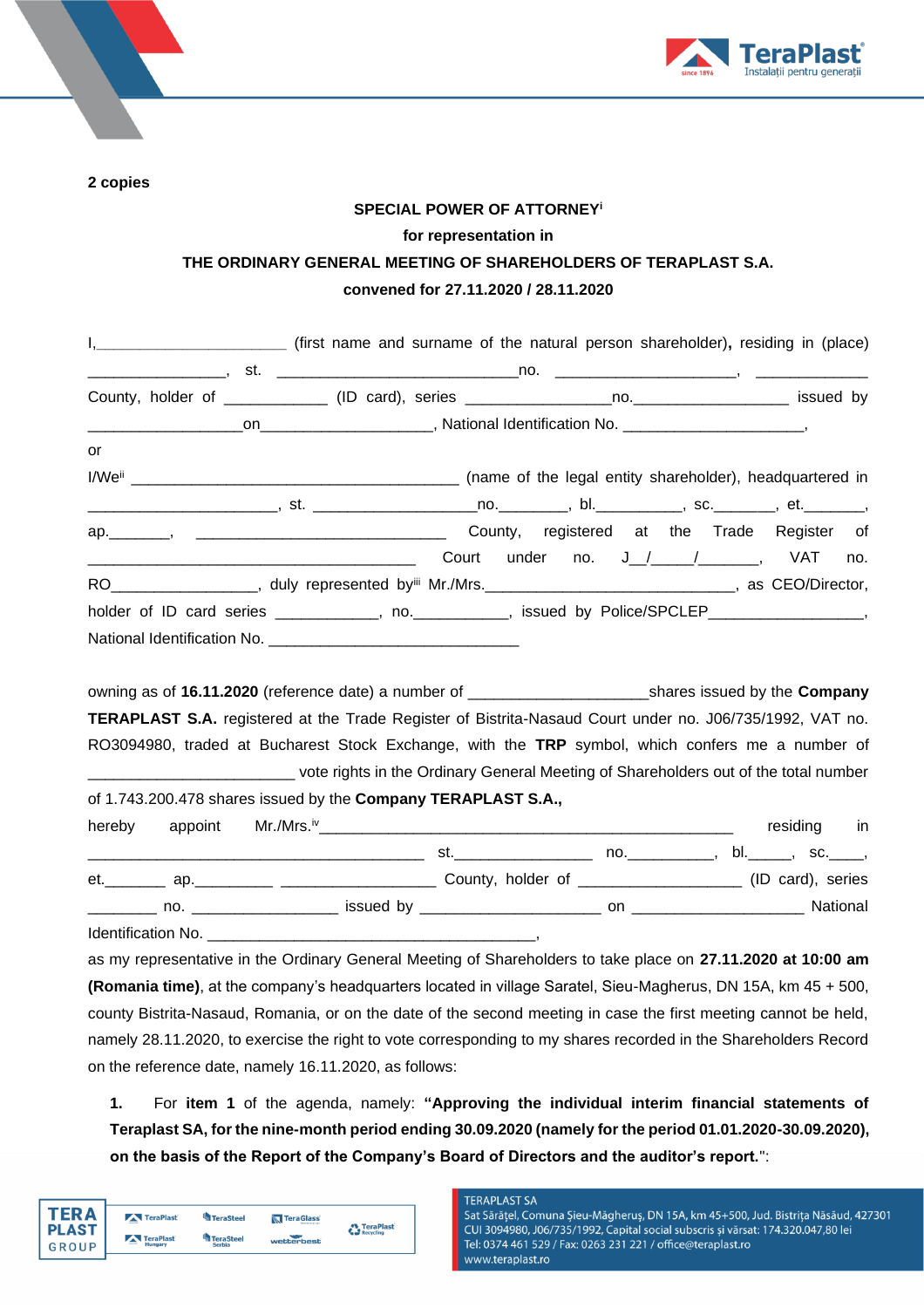

| For | <b>Against</b> | Abstaining |
|-----|----------------|------------|
|     |                |            |

2. For item 2 of the agenda, namely: "Approving the net profit distribution corresponding to **individual interim financial statements of Teraplast SA for the nine-month period ending on 30.09.2020, and approving the distribution of dividends in total amount of RON 45,323,187.31 the gross dividend/share proposed being of RON 0.0260***\****."**

*\*Upon calculating the amount of the gross dividend per share it was considered the number of shares issued by the company, out of which 966 shares were subtracted from the Company's account (following the use of an algorithm and rounding the results down to the next lowest integer as a result of processing the share capital increase, conducted on*  the basis of the E.G.M. Decision no. 1/29.04.2020) which the Company is currently holding, taking into account that *own shares do not give a right of holding dividends or other rights.*

| For | <b>Against</b> | <b>Abstaining</b> |
|-----|----------------|-------------------|
|     |                |                   |

**3.** For **item 3** of the agenda, namely: "Setting a **date of registration** serving to identify the shareholders concerned by the effects of the decisions adopted by the Ordinary General Meeting of Shareholders, according to Article 86 paragraph (1) of Law no. 24/2017. The date proposed by the Board of Directors is **16th December 2020."**

| For | <b>Against</b> | <b>Abstaining</b> |
|-----|----------------|-------------------|
|     |                |                   |

**4.** For **item 4** of the agenda, namely: "Approving the **15th December 2020 as "ex-date"**, namely the day preceding the date of registration on which the financial instruments subject to the decisions of the company's executives are traded without the rights deriving from the decision, in accordance with Article 2 paragraph (2) item l) of Regulation no. 5/2018."

| For | <b>Against</b> | Abstaining |
|-----|----------------|------------|
|     |                |            |

**5.** For **item 5** of the agenda, namely: "Approving the 24<sup>th</sup> December 2020 as payment date, as defined by Article 86 par. 2 of Law no. 24/2017, Article 2 par. (2) item h) and Article 178 of Regulation no. 5/2018."

| For | <b>Against</b> | Abstaining |
|-----|----------------|------------|
|     |                |            |

**6.** For item 6 of the agenda, namely: "Appointing the Board of Directors for the execution of the **decisions adopted by the Ordinary General Meeting of Shareholders."**

| TFR A        | TeraPlast            | <b>TeraSteel</b>           | <b>N</b> TeraGlass | TeraPlast |
|--------------|----------------------|----------------------------|--------------------|-----------|
| <b>PLAST</b> | TeraPlast<br>Hungary | <b>TeraSteel</b><br>Serbia | wetterbest         | Recycling |
| <b>GROUP</b> |                      |                            |                    |           |

## **TERAPLAST SA**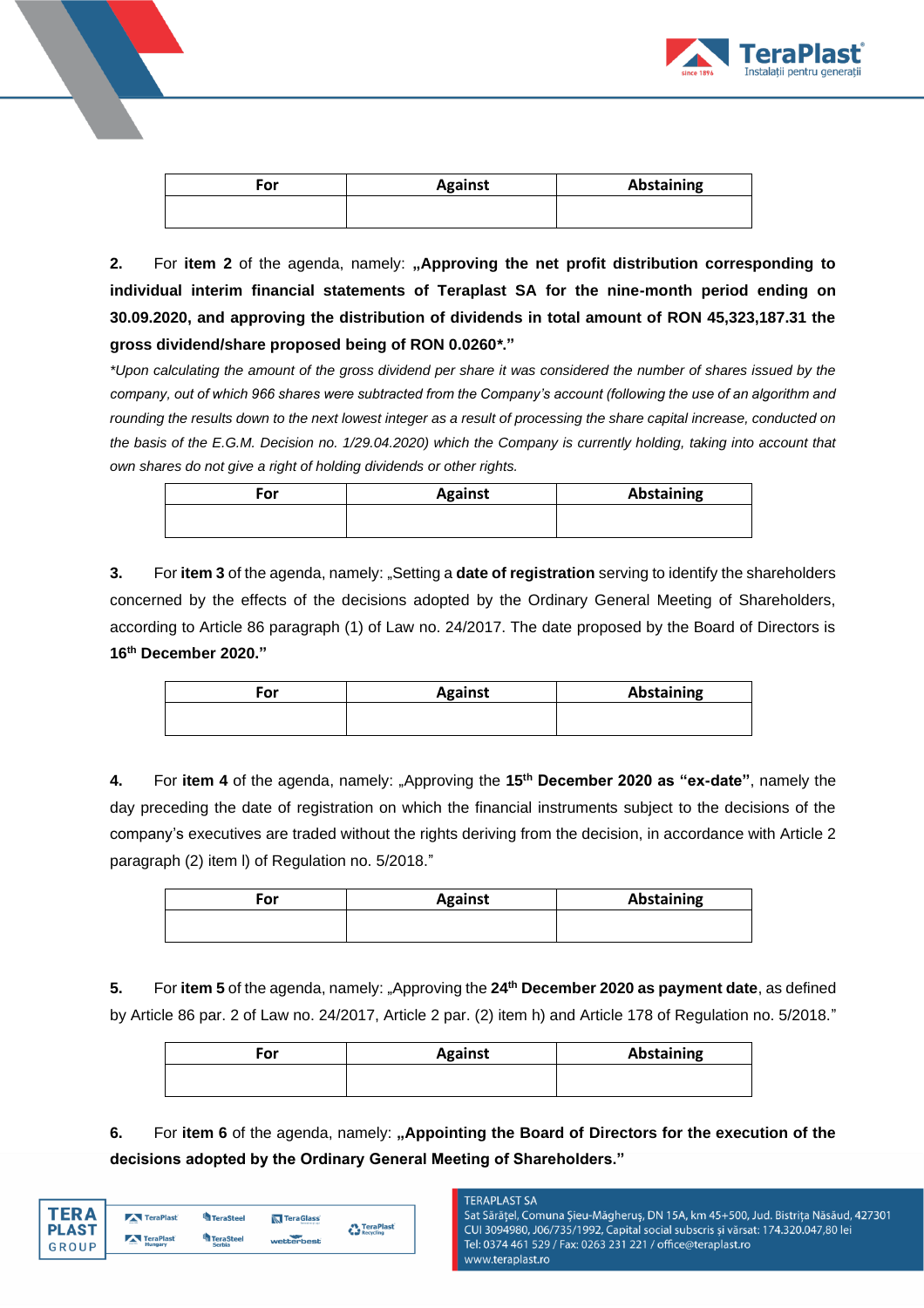

| For | <b>Against</b> | <b>Abstention</b> |
|-----|----------------|-------------------|
|     |                |                   |

**7.** For item 7 of the agenda, namely: "Appointing the Chairman of the Board of Directors, Mr. Dorel **Goia, to sign, for and on behalf of all shareholders present at the Meeting, the OGM decision."**

| For | <b>Against</b> | <b>Abstention</b> |
|-----|----------------|-------------------|
|     |                |                   |

**8.** For **item 8** of the agenda, namely: **"To authorize the Company's legal adviser, Mrs. Kinga Vaida, to do everything that is necessary as to record the OGMS resolutions at the Trade Register of Bistrita-Nasaud Court, and to publish such resolutions in the Official Gazette of Romania, part IV.":**

| For | <b>Against</b> | <b>Abstention</b> |
|-----|----------------|-------------------|
|     |                |                   |

# **Please find hereby attached a copy of the valid ID card<sup>v</sup> /a copy of the registration certificatevi .**

I hereby authorize the representative referred to above to cast their vote as they may deem appropriate on the matters not identified and included in the agenda until this date, pursuant to the applicable law.

This special power of attorney contains information in accordance with Law 24/2017 on the issuers of financial instruments and market operations, the ASF Regulation no. 5/2018. This special power of attorney should be signed and dated by the principal shareholder. All the boxes of this special power of attorney shall be filled in by the principal shareholder.

The special power of attorney is executed in 3 original copies, one for the principal, one for the agent, and one to be submitted at the headquarters of the TERAPLAST S.A. not later than **25.11.2020, 10:00 am Romania time**.

Date: <u>\_\_\_\_\_\_\_\_\_\_\_\_\_\_\_\_\_\_\_\_\_\_\_</u>

vii **blue and the contract of the contract of the contract of the contract of the contract of the contract of the contract of the contract of the contract of the contract of the contract of the contract of the contract of** 

**viii\_\_\_\_\_\_\_\_\_\_\_\_\_\_\_\_\_\_\_\_\_\_\_\_\_\_\_\_\_\_\_\_\_\_\_\_\_\_\_**

(First name and surname of the natural person shareholder or the legal representative of the legal entity, in capital letters)

| TFR Δ        | TeraPlast                 | <b>TeraSteel</b> | <b>N</b> TeraGlass<br>ferentre signi |                                               |
|--------------|---------------------------|------------------|--------------------------------------|-----------------------------------------------|
| <b>PLAST</b> | TeraPlast                 | <b>TeraSteel</b> |                                      | <b>TeraPlast</b><br><b>Te &amp; Recycling</b> |
| GROUP        | $\overline{a}$<br>Hungary | <b>Serbia</b>    | wetterbest                           |                                               |

### **TERAPLAST SA**